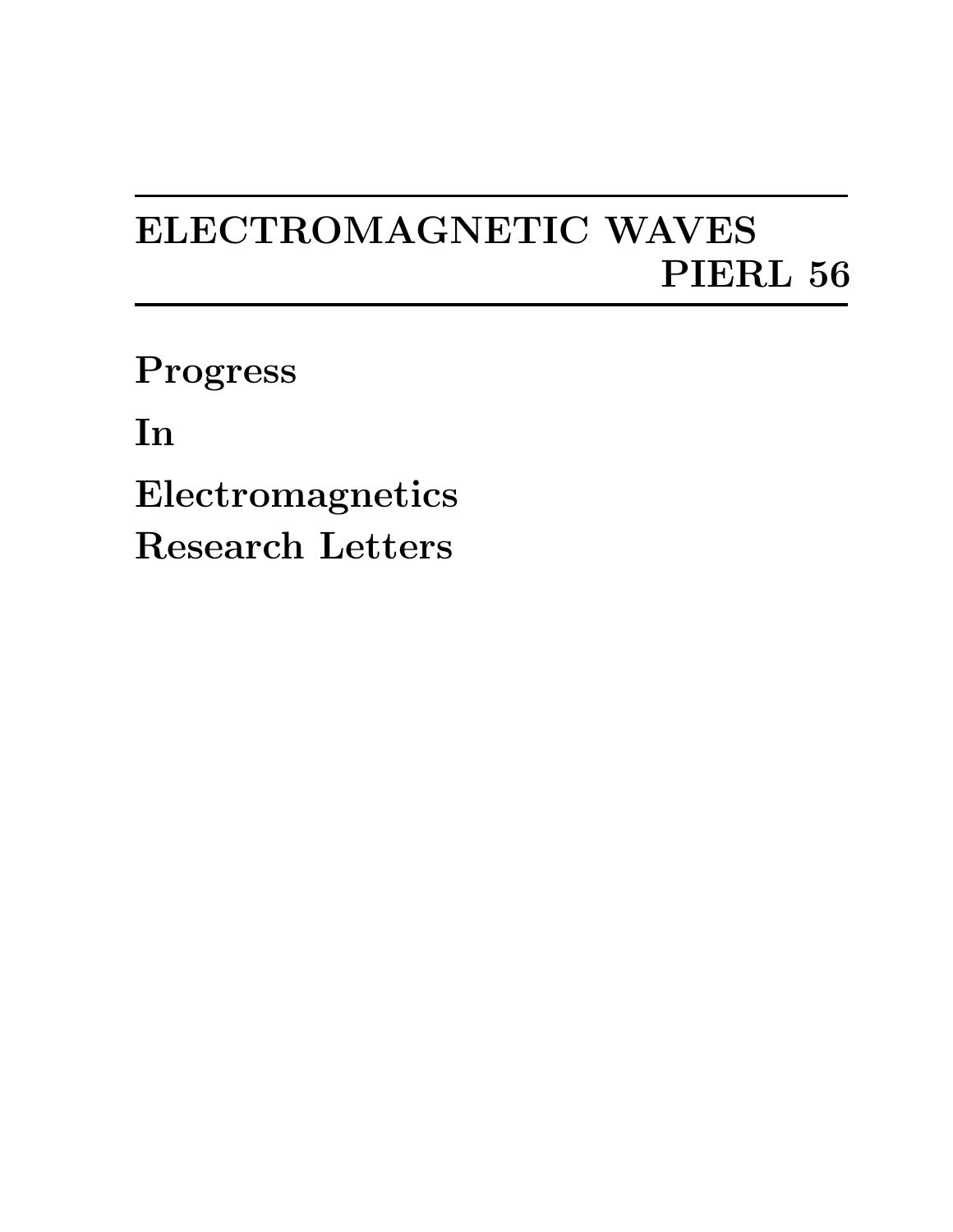$\odot$  2015 EMW Publishing. All rights reserved.

No part of this publication may be reproduced. Request for permission should be addressed to the Publisher.

All inquiries regarding copyrighted material from this publication, manuscript submission instructions, and subscription orders and price information should be directed to: EMW Publishing, P. O. Box 425517, Kendall Square, Cambridge, Massachusetts 02142, USA.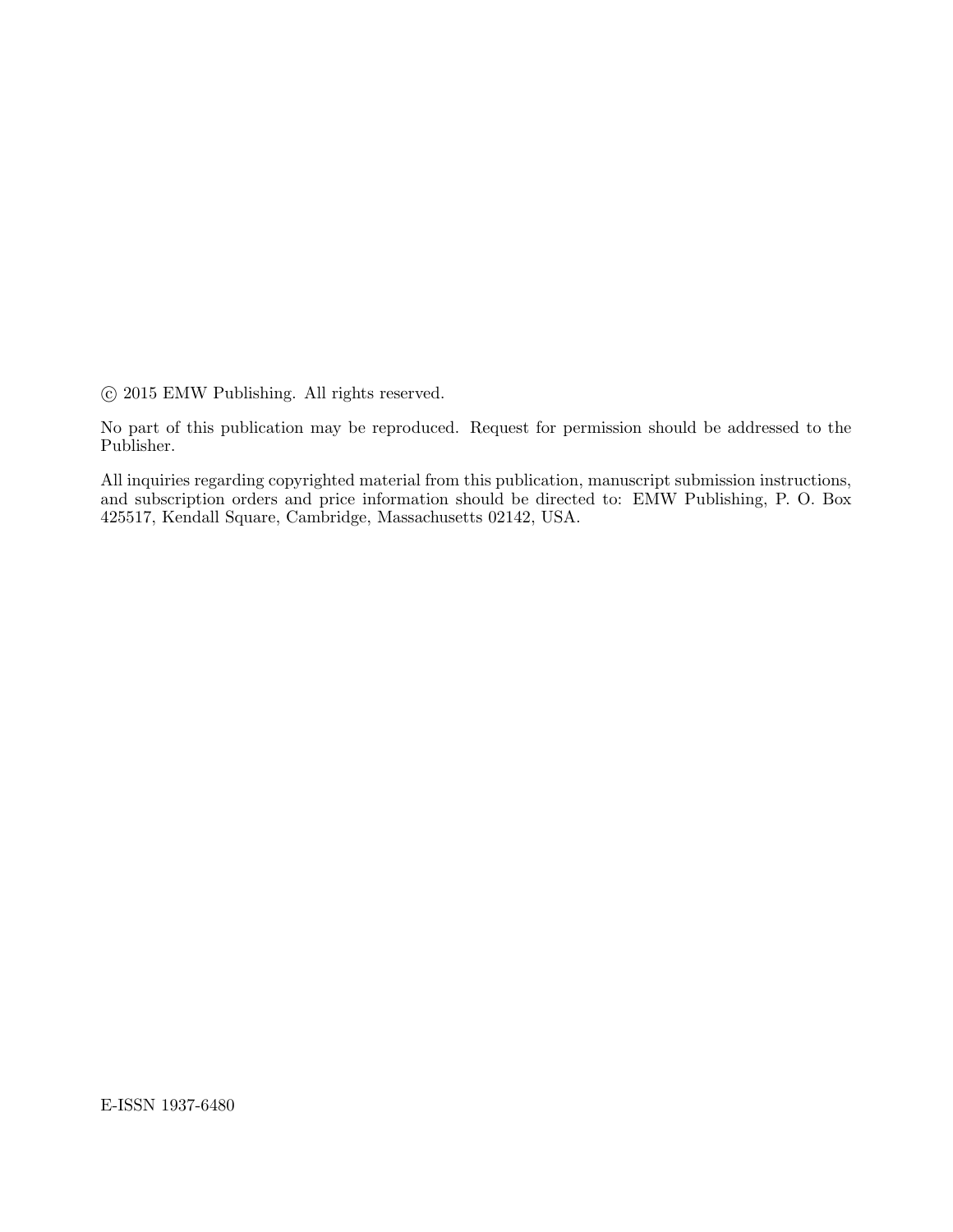## ELECTROMAGNETIC WAVES PIERL 56

Progress In Electromagnetics Research Letters

Chief Editors: Weng Cho Chew and Sailing He

EMW Publishing Cambridge, Massachusetts, USA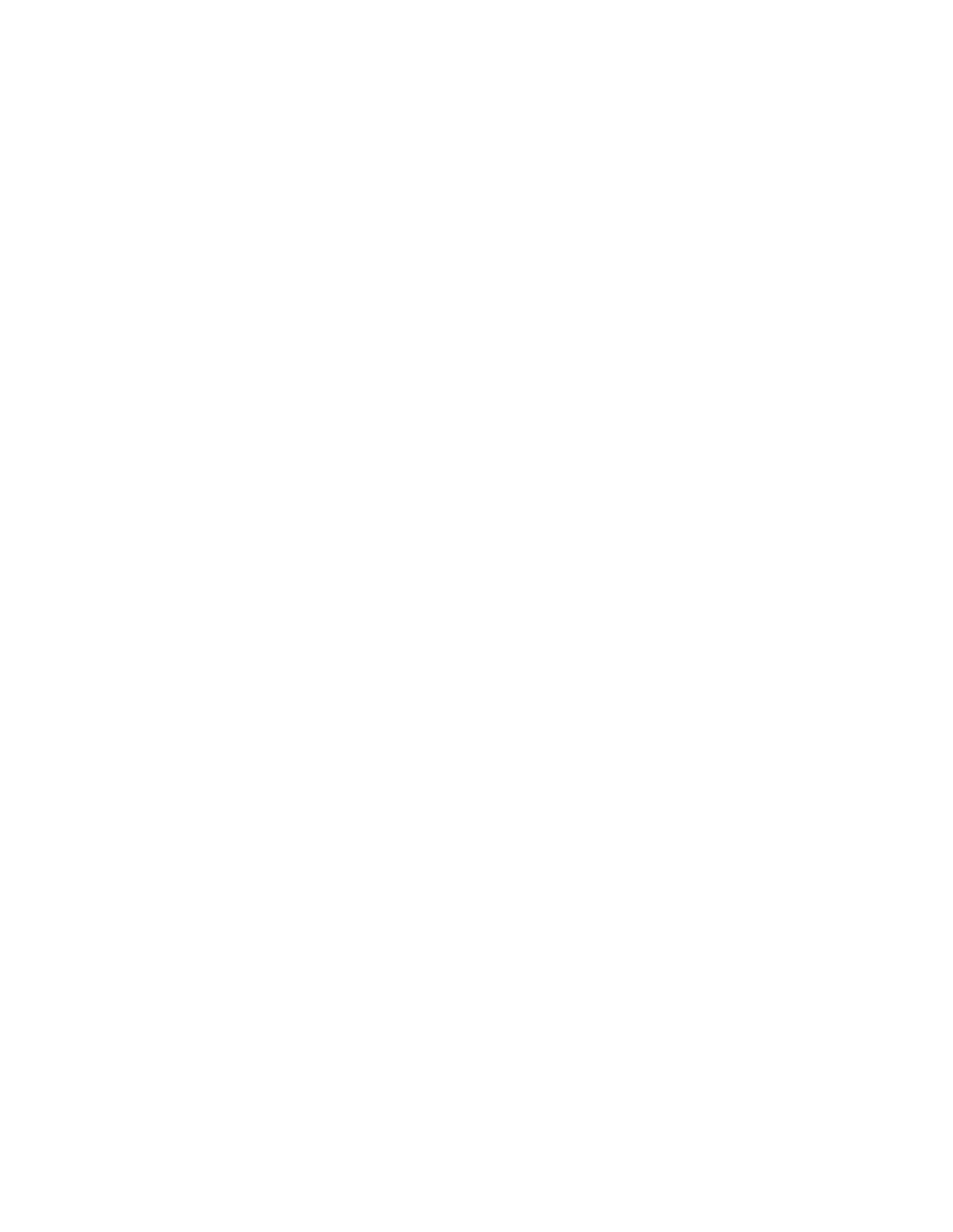## **CONTENTS**

| Bandpass Filters with Improved Selectivity Based on Dual-Mode Ring Resonators                                                                             | $\mathbf{1}$ |
|-----------------------------------------------------------------------------------------------------------------------------------------------------------|--------------|
| Novel Compact Dual-Band Branch-Line Couplers with Half Elliptical-Ring Impedance<br><b>Stub Lines</b>                                                     |              |
|                                                                                                                                                           | 9            |
| A Compact Multiband Bow-Tie Dipole Slot Antenna for WLAN and WiMAX<br>Applications                                                                        |              |
|                                                                                                                                                           |              |
| A Dumbbell-Shaped Dual-Band Metamaterial Antenna Using FDTD Technique<br>Sameer K. Sharma, Devvrat Gupta, Jai D. Mulchandani, and Raghvendra K. Chaudhary | 25           |
| A Compact Broadband Slot Antenna for Indoor Distributed Antenna Systems                                                                                   | 31           |
| Reduction of Eddy Current Loss of Permanent-Magnet Machines with Fractional Slot<br><b>Concentrated Windings</b>                                          |              |
| Via-Hole Less Broadband Conductor-Backed Coplanar Waveguide to Coupled Microstrip<br>Transition                                                           |              |
| Massinissa Hadjloum, Mohammed El Gibari, Stéphane Ginestar, Hongwu Li                                                                                     |              |
| A Novel Compact Tri-Band Bandpass Filter Based on Dual-Mode CRLH-TL Resonator<br>and Transversal Stepped-Impedance Resonator                              |              |
| Hailin Cao, Mao Yi, Huan Chen, Jianshuo Liang, Yantao Yu, Xiaoheng Tan, and Shizhong Yang 53                                                              |              |
| Compact Triple Band-Notched UWB MIMO Antenna with Simple Stepped Stub to<br><b>Enhance Wideband Isolation</b>                                             |              |
|                                                                                                                                                           |              |
| Simulation of Magnetic Field Topology in a Saddle-Shaped Coil of Nuclear Quadrupole<br><b>Resonance Spectrometer</b>                                      |              |
|                                                                                                                                                           |              |
| Reciprocity Relations for Nonlinear Galvanomagnetic Transducer                                                                                            |              |
|                                                                                                                                                           |              |
| Decoupled Hepta-Band Antenna Array with Three Slots for WWAN/LTE Mobile<br><b>Terminals</b>                                                               |              |
|                                                                                                                                                           |              |